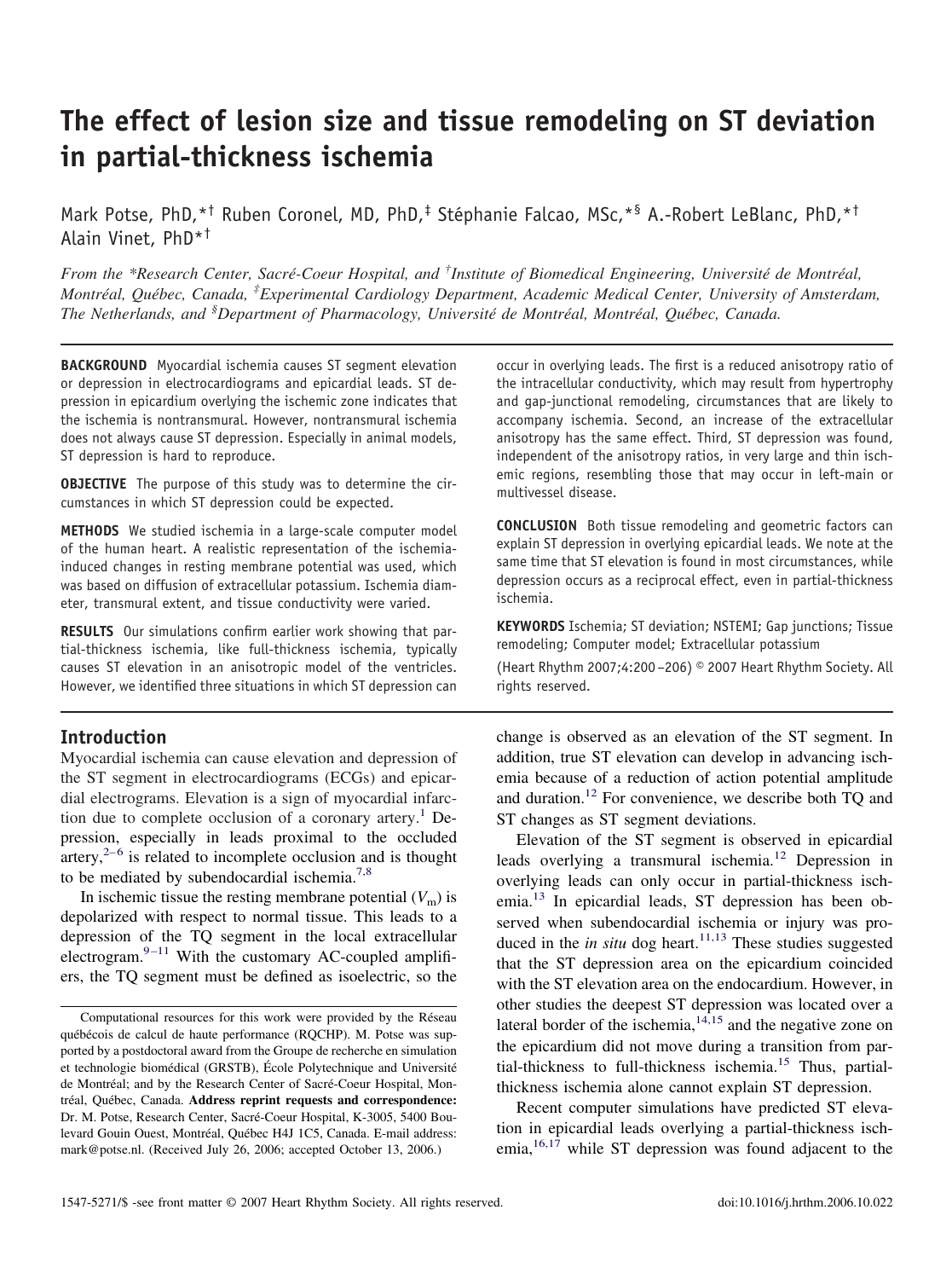<span id="page-1-0"></span>ischemic area. These studies were based on realistic conductivity values for healthy myocardium. However, ischemic myocardium is likely to have been ischemic before or to show other symptoms of heart failure. Its conductivity may be modified because of hypertrophy and redistribution of gap junctions.[18–24](#page-6-0)

The distinction between ST elevation and ST depression is central to the analysis of ECG changes in patients with acute coronary syndromes. Therefore, a good understanding of the mechanisms underlying ST elevation/depression is required. Understanding of the epicardial ST deviations that are observed in experimental models provides an important part of the overall picture. In this study, we use a computer model of the human heart with a realistic representation of the ischemic zone to identify the factors that can account for ST depression in leads overlying a subendocardial ischemic area.

## **Methods**

Extracellular potentials were simulated with a computer model of the human heart that has been described elsewhere. $25$  Briefly, the heart was discretized in three dimensions at 0.25-mm resolution. Extracellular potentials were computed at 22 million nodes connected with an anisotropic

bidomain tissue model<sup>[26,27](#page-6-0)</sup> incorporating a transmural fiber rotation. Since we were only interested in the amount of ST deviation, we did not simulate propagation. Instead, we used a fixed distribution of resting  $V_m$ . The model then computed the corresponding extracellular potentials.

The  $V_m$  pattern was based on a computed distribution of extracellular  $K^+$  concentration ( $[K^+]_0$ ). To obtain this distribution, we assumed that in ischemic myocardium  $K^+$  is extruded from the cells at a rate of 13  $\mu$ M/s<sup>[28,29](#page-6-0)</sup> while normal, perfused myocardium maintains its  $[K^+]_0$  near 5 mM. A discrete boundary between normal and ischemic regions was used to represent the very narrow metabolic border.<sup>[30–32](#page-6-0)</sup> In addition, we reckoned that  $K^+$  diffuses through the myocardium even in ischemic regions. $28$  The distribution of  $[K^+]_0$  can then be described by a diffusion equation<sup>[33](#page-6-0)</sup> with source term *S*:

$$
(1) \quad \frac{\partial [K^+]_o}{\partial t} = D\nabla^2 [K^+]_o + S,
$$

where *D* is the apparent diffusion constant of the tissue for  $K^+$  ions

- (2)  $S = 13 \mu M/s$  for ischemic myocardium and
- (3)  $S = g \cdot (5 \text{ mM} [K^+]_0)$  elswhere,



**Figure 1 A:** Transverse and longitudinal sections of the model anatomy, with normal myocardium shown as *green*, blood as *blue*, and connective tissue as *gray*. The horizontal line in each slice indicates where the other slice was taken. A color scale from black through red to white indicates resting  $V_m$  in the ischemic region, ranging from  $-91$  to  $-65$  mV. The normal myocardium, although shown in a different color, has the same resting potential of  $-91$ mV as the very border of the ischemic zone. The ischemic region in this example had diameter  $d = 30$  mm and extent  $e = 50\%$ . The  $V<sub>m</sub>$  profile along the line shown in the *upper two panels* is depicted in the *lower panel*. The profile is approximately parabolic with a slightly rounded foot. **B:** ST deviations in the extracellular domain. Potential differences are shown as pseudocolors; the scale is in millivolts. *Upper panel*: normal  $R_i = 10$ . *Lower panel*: isotropic intracellular domain. In the normal anisotropic case, ST elevation is measured on the epicardium. In the isotropic case, ST depression is obtained. Because of the anisotropy of the extracellular domain and the conductivity of the cavitary blood, the epicardium is then more negative than the endocardium adjacent to the ischemia. The geometry of the ischemic region is shown in panel **A**.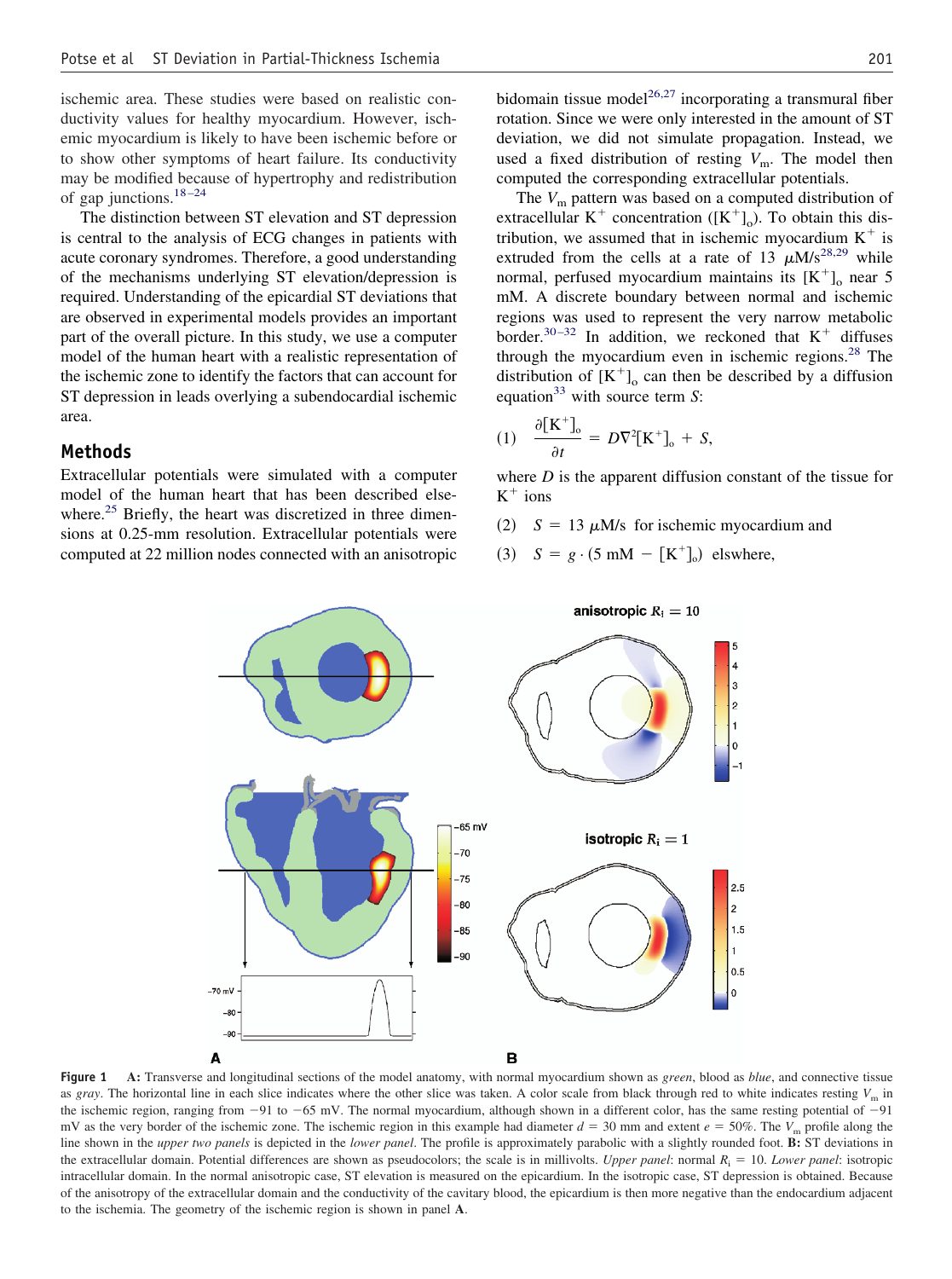|                                                                     | Transverse                                                                                                                     | Longitudinal                                       | Ratio                           | Reference      |
|---------------------------------------------------------------------|--------------------------------------------------------------------------------------------------------------------------------|----------------------------------------------------|---------------------------------|----------------|
| <b>Intracellular</b><br>Extracellular<br>Blood<br>Connective tissue | $\sigma_{\text{ir}} = 0.3$<br>$\sigma_{\rm eff} = 1.2$<br>Isotropic $\sigma_{\rm e} = 6.0$<br>Isotropic $\sigma_{\rm e}$ = 2.0 | $\sigma_{\rm ii} = 3.0$<br>$\sigma_{\rm el} = 3.0$ | $R_i = 10$<br>$R_{\rm e} = 2.5$ | 36<br>36<br>54 |

<span id="page-2-0"></span>**Table 1** Assumed normal bidomain conductivity values in units of milliSiemens/cm.

The value for connective tissue is an estimate based on the value for the human trunk.<sup>[54](#page-6-0)</sup>

where *g* is a constant that describes the capacity of the perfusion to remove  $K^+$  from the extracellular space. Expression (3) was applied in the normal myocardium, connective tissue, and intracavitary blood. Since both *D* and *g* are unknown, we chose  $g = 5$  s<sup>-1</sup> and scaled *D* such that  $[K^+]$ <sub>o</sub> in the center of the ischemic zone was 14 mM. No-flow boundary conditions were used at the tissue-air and blood-air interfaces [\(Figure 1](#page-1-0)**A**). By integrating equation (1) through time until a stable state was reached, we obtained a distribution of  $[K^+]$ <sub>o</sub> throughout the heart. Using a mathematical model of the human ventricular cell membrane,  $34$ we translated the  $[K^+]_o$  value into a  $V_m$  for each node. The influence of  $V_m$  on the  $K^+$  extrusion rate was ignored.

By considering only changes in resting  $V_m$ , we simulated TQ segment changes. For convenience, we will describe these as apparent ST segment changes. True ST segment changes (due to changes in action potential duration and plateau potential) were ignored. This should not affect our results in a significant way because the effects of true ST segment changes only amplify those of the apparent ST segment changes.

A subendocardial ischemic region was assumed in the lateral wall of the left ventricle. Several different geometries were explored, characterized by a diameter *d* (in millimeters) and a transmural extent *e* given as a percentage. An example of such a region and the computed offsets in resting  $V_m$  are shown in [Figure 1](#page-1-0)**A**.

The bidomain model represents the myocardium by two co-located syncytia, called the "intracellular domain" and "extracellular domain," each characterized by anisotropic conductivities (Table 1). The intracellular domain represents the cells and gap junctions, while the extracellular domain represents the interstitium and small blood ves-sels.<sup>[35](#page-6-0)</sup> The anisotropy ratios of the conductivities of the two domains will be denoted by  $R_i$  and  $R_e$ , respectively. To implement gap-junctional remodeling with the bidomain model, we varied  $R_i$  stepwise around its normal value of 10 by modifying the longitudinal conductivity  $(\sigma_{\text{ii}})$ . Intracavitary blood and connective tissue were isotropic and had no intracellular domain.

## **Results**

Figure 1**B** shows simulated extracellular potentials in a section of the heart. In a normal anisotropic intracellular domain, injury current flows mainly along the fibers. This creates two current sinks in the extracellular domain adjacent to the ischemic area and a positive area on the epicar-dial side, as explained previously by Hopenfeld et al.<sup>[16](#page-6-0)</sup> On

the epicardium directly overlying the center of the ischemic area, the extracellular potential is positive.

In contrast, in a fully isotropic intracellular domain, current flows equally in all directions. This leads to a current sink area in the extracellular domain surrounding the ischemic area. The epicardium overlying the ischemia now shows a negative potential. The anisotropy of the extracellular domain makes the overlying epicardium more negative than the endocardium adjacent to the ischemia. This effect is enhanced by the intracavitary blood.

The results shown above apply to the two extreme cases: normal anisotropic  $(R<sub>i</sub> = 10)$  and isotropic  $(R<sub>i</sub> = 1)$ . We also investigated intermediate anisotropy ratios. The ST deviation measured on the epicardium in the center of the ischemic region is shown in Figure 2. The ST deviation is seen to reduce gradually with a reduction in anisotropy ratio and to become negative when  $R_i \leq 3$ . The analysis was repeated with the intracavitary blood removed. In this case, the ST elevations were much larger and reversal occurred only at  $R_i \le 2.5$ . All further experiments were performed with blood-filled cavity.

The effect of transverse conductivity was also investigated. In [Figure 3,](#page-3-0) the ST deviation is again considered as a function of  $R_i$  for two different values of transverse con-

empty vs filled ventricle



**Figure 2** ST deviation on the epicardium in the center of the ischemic region as a function of *R*<sup>i</sup> . *Thick line*: blood-filled cavities; *thin line*: empty cavities. In the blood-filled heart, transition from ST elevation to ST depression occurs when  $R_i \leq 3$ . In an empty heart, the transition occurs when  $R_i \approx R_e$ , i.e., at 2.5 (Table 1). The vertical line marks the assumed normal  $R_i = 10$ . The geometry of the ischemic region was  $d = 30$  mm and  $e = 50\%$ , as in Figure 1A.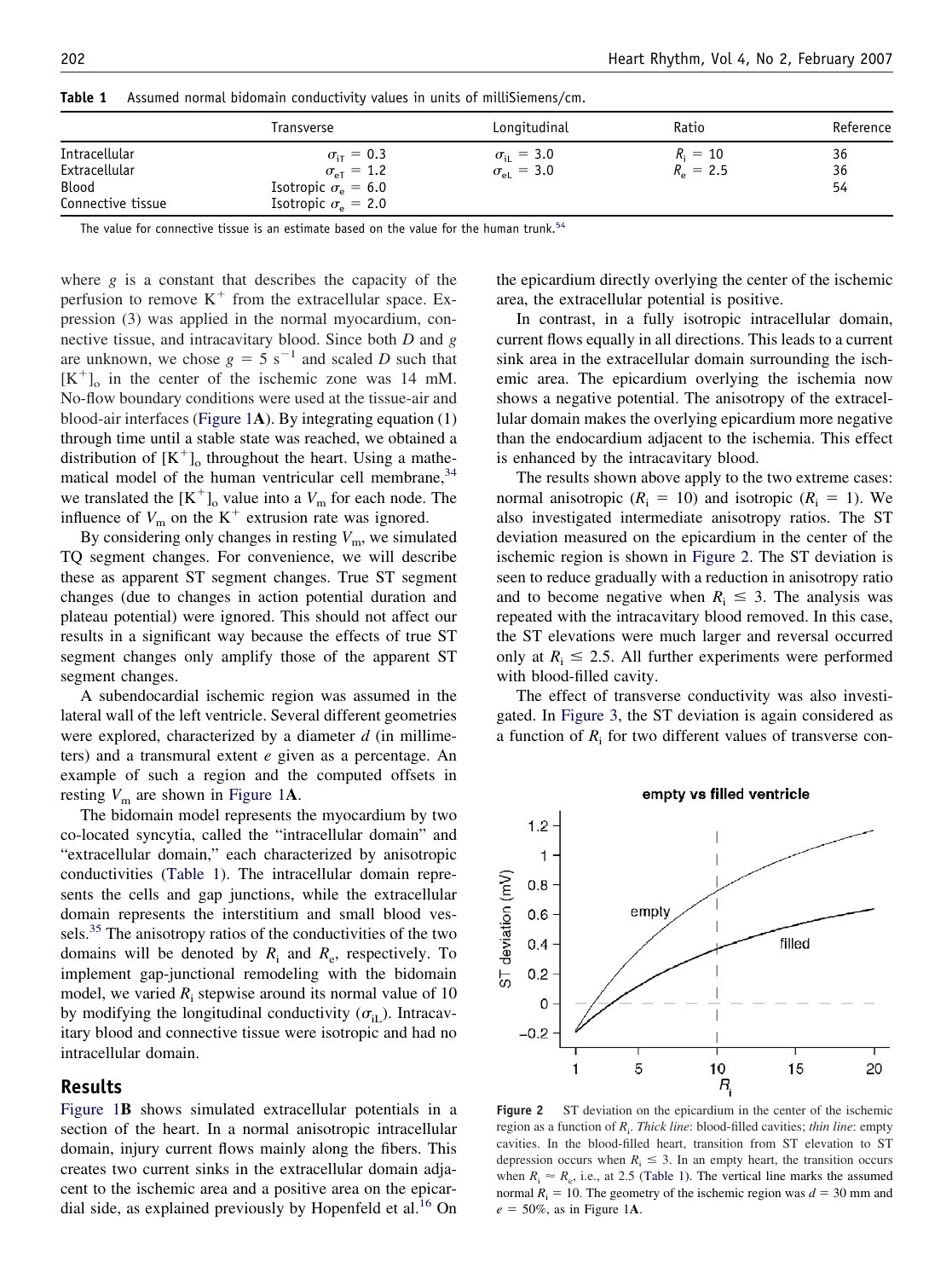<span id="page-3-0"></span>

**Figure 3** Effect of conductivity in the intracellular domain. The ST deviation is shown as a function of  $R_i$ . *Thick line*:  $\sigma_{iT} = 0.3$ ; *thin line*:  $\sigma_{\text{ir}}$  = 0.6 mS/cm. The geometry of the ischemic region was  $d = 30$  mm and  $e = 50\%$ . By itself,  $\sigma_{iT}$  turns out to have little effect; the anisotropy ratio is the primary determinant of ST deviation.

ductivity. The two curves are nearly coincident, demonstrating that conductivity changes without change in anisotropy ratio have only a limited effect; increased conductivity increases ST depression notably at low *R*<sup>i</sup> . The anisotropy ratio is the main determinant of the sign of ST deviation.

The anisotropy ratio of the extracellular domain,  $R_e$ , also affects ST deviation, as shown in Figure 4. Increased *R*<sup>e</sup> decreases ST elevation and increases ST depression. In the presence of a doubled  $R_e$ , a slightly reduced value of  $R_i$  = 7 would already cause ST depression.

Figure 5 shows the effect of ischemic geometry on the epicardial ST deviation. It demonstrates that larger diameter



**Figure 4** Effect of increased  $R_e$ . The ST deviation is shown as a function of *R*<sub>i</sub>. *Upper curve*: normal *R*<sub>e</sub> = 2.5 ( $\sigma_{eT}$  = 1.2,  $\sigma_{eL}$  = 3.0), as in [Figure 2.](#page-2-0) *Lower curve:* increased  $R_e = 5.0$  due to a reduced transverse component ( $\sigma_{\text{eT}}$  = 0.6,  $\sigma_{\text{eL}}$  = 3.0). The geometry of the ischemic region was  $d = 30$ mm and  $e = 50\%$ .



**Figure 5** Effect of diameter and extent of the ischemic region. The ST deviation is shown as a function of *R*<sup>i</sup> . In the *upper panel*, the diameter is fixed at 25 mm, while the transmural extent is varied from 30% to 70%. For every extent value, ST depression is found when the intracellular domain is nearly isotropic. The range of anisotropy values for which ST depression is obtained is larger for thinner ischemic regions. In the *lower panel*, the diameter is 75 mm, and the same values of transmural extent are shown. The relation between anisotropy ratio and ST deviation is similar to the 25-mm case, but the curves are steeper and, more importantly, shifted downward. For this diameter, ST depression can be obtained with normal anisotropy and a transmural extent of 30%.

and smaller transmural extent favor ST depression. Depression is obtained for all tested  $R_i$  when  $d = 75$  mm and  $e \leq$ 30%. This corresponds to a thin ischemic area that covers more than half of the left ventricular endocardium. With a larger diameter, the magnitude of the ST deviation can be larger.

## **Discussion**

The classical theory of ST depression overlying an ischemic zone is often illustrated with a cartoon such as the one shown in [Figure 6](#page-4-0)**A**. Recent experimental and theoretical studies, however, showed elevation in overlying epicar-dium.<sup>[14–17](#page-6-0)</sup> The reason for the discrepancy is that the classical theory does not account for anisotropy.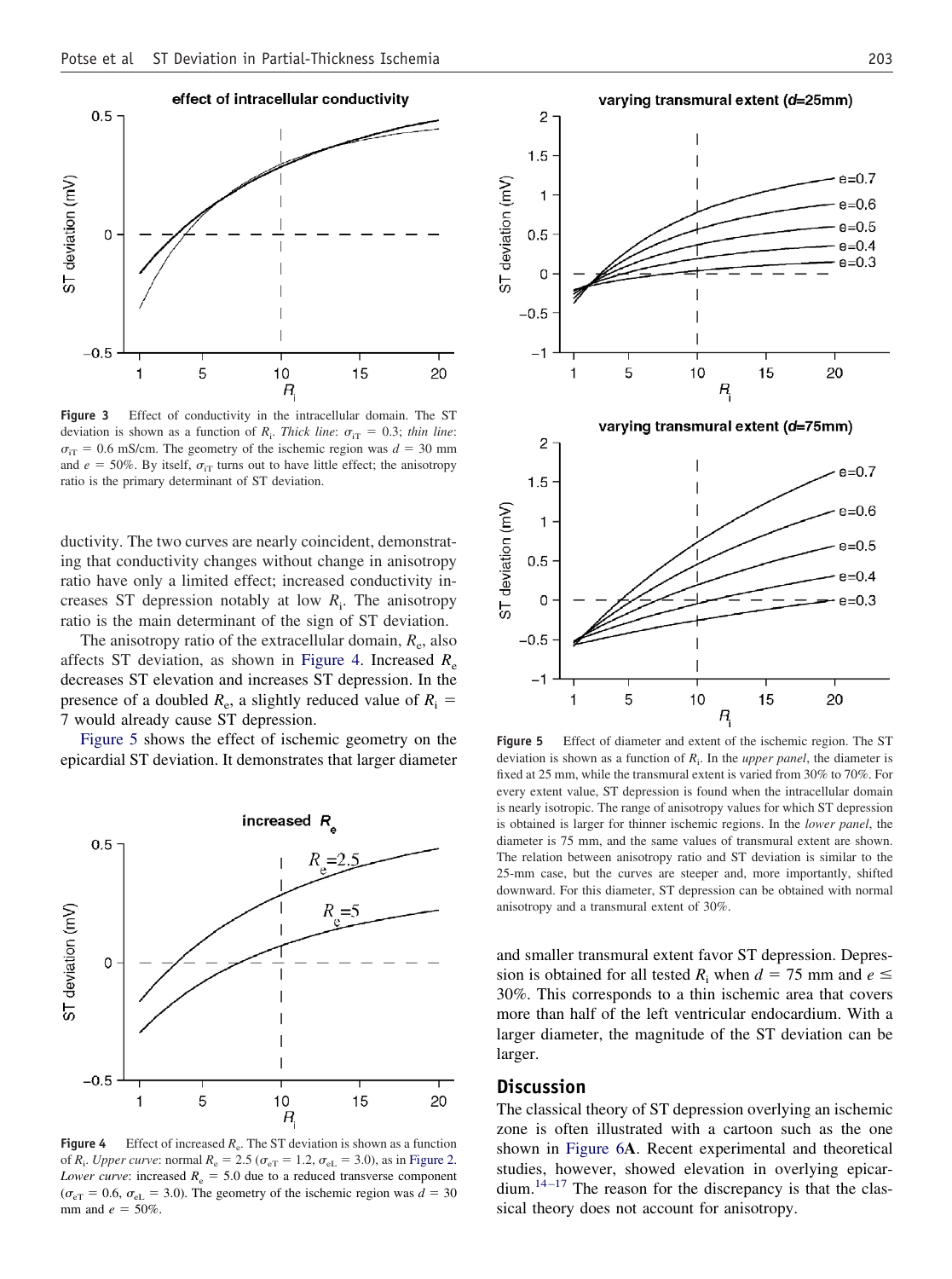<span id="page-4-0"></span>

Figure 6 A: Classical explanation of ST depression in leads overlying a subendocardial ischemic zone. This description presumes isotropic tissue or at least a much reduced *R*<sup>i</sup> . Thus, it presumes a large degree of tissue remodeling. **B:** Simple model to explain epicardial ST elevation in partial-thickness ischemia (see text for an explanation). **C:** A similar model showing that, in the absence of intracavitary blood, no ST deviation results in a fully isotropic heart.

Figure 6**B** explains ST elevation in epicardial leads overlying a subendocardial ischemia. For convenience, it will be described in terms of resistances rather than conductivities. The figure shows a transmural section of the ventricle. This section is shown twice: once for the intracellular and once for the extracellular domain. The shaded area indicates an ischemic zone. Its exact shape and size are unimportant in this treatment. Electric current is confined to a system of wires and resistors. All resistors have the same value; higher directional resistances are depicted with two or three resistors. The repartition of the resistors represent the fact that  $R_i > R_e$ . The cellular membrane is represented by potential sources, which have zero potential in the healthy tissue and unit potential in the ischemic area. The potential difference between the two areas then causes an extracellular current to flow from the ischemic to the healthy myocardium, returning through the intracellular domain. The current that passes through the epicardium encounters two resistors in the extracellular and three in the intracellular domain. Therefore, the potential at the epicardium is 3/5.

The current through the healthy endocardium encounters the same resistance in the intracellular as in the extracellular domain; hence the potential is 1/2 in the healthy endocardium. The extracellular potential is thus larger on the epicardium than on the healthy endocardium, which indicates an epicardial ST elevation. Figure 6**C** shows a similar model of isotropic tissue. In this case, no potential difference between the epicardial and lateral borders of the ischemia results. These predictions agree with the results of our more realistic model when the intracavitary blood is ignored [\(Figure 2\)](#page-2-0). Both models predict ST depression when  $R_i$  <  $R_e$ . In a model where  $R_i = R_e = 1$ , epicardial ST depression occurs only due to the intracavitary blood.

### **Ischemia and remodeling**

Myocardial ischemia often occurs with preexisting tissue remodeling, especially when it is chronic or recurrent. An important aspect of remodeling is the redistribution of gap junctions.<sup>[22](#page-6-0)</sup> Gap junctions provide an electrically conduct-

ing pathway between cardiac myocytes. They are preferentially located in the intercalated disks (IDs). Gap junctions are formed by large proteins known as connexins. In human ventricular myocardium, connexin 43 (Cx43) is the most important of these. $37$  Ischemia reduces the expression of phosphorylated Cx43<sup>[38,39](#page-6-0)</sup> and gap-junctional area.<sup>[19](#page-6-0)</sup> Reperfusion causes a return of phosphorylated Cx43, which is then more equally distributed along the membrane.<sup>[21,23](#page-6-0)</sup> It is not known if the reappearing connexins are part of functional gap junctions. Both the disappearance of Cx43 from the ID and the formation of lateral gap junctions would contribute to reduced  $R_i$ . According to our results, this would favor ST depression [\(Figure 2\)](#page-2-0). The conductivity of gap junctions is also modulated by pH and intracellular  $[Ca^{2+}].^{21,40}$  $[Ca^{2+}].^{21,40}$  $[Ca^{2+}].^{21,40}$  These factors too may be modified in ischemic myocardium, but they would only affect ST deviation if they change longitudinal and transverse conductivity differently [\(Figure 3\)](#page-3-0). Reduction and lateralization of gap junc-tions have also been related to heart failure<sup>[24,41](#page-6-0)</sup> and more specifically to hypertrophy.<sup>[19,20,22](#page-6-0)</sup> Uzzaman et al<sup>[22](#page-6-0)</sup> observed a 31% decrease in gap junction area in hypertrophic rat myocardium, with a reduction of anisotropy in propagation velocity. Cooklin et  $al^{20}$  $al^{20}$  $al^{20}$  provided direct proof of reduced longitudinal conductivity.

#### **ST deviation in experimental ischemia**

Experimental studies of subendocardial ischemia demonstrated both ST elevation and ST depression on epicardium overlying a subendocardial ischemia. Guyton et  $al<sup>13</sup>$  $al<sup>13</sup>$  $al<sup>13</sup>$  found progressive epicardial ST depression during partial occlusion of the left circumflex artery (LCX) in dogs. Similarly, Hellerstein and Katz reported ST depression in epicardial leads overlying a zone of endocardial injury.<sup>[11](#page-6-0)</sup> During occlusion of either the LCX or the left anterior descending artery (LAD), Li et  $al^{14}$  $al^{14}$  $al^{14}$  found a zone of epicardial ST depression centered not on the ischemic area, but on its lateral border. Kilpatrick et  $al<sup>15</sup>$  $al<sup>15</sup>$  $al<sup>15</sup>$  showed that this negative zone is not displaced during a transition from subendocardial to transmural ischemia.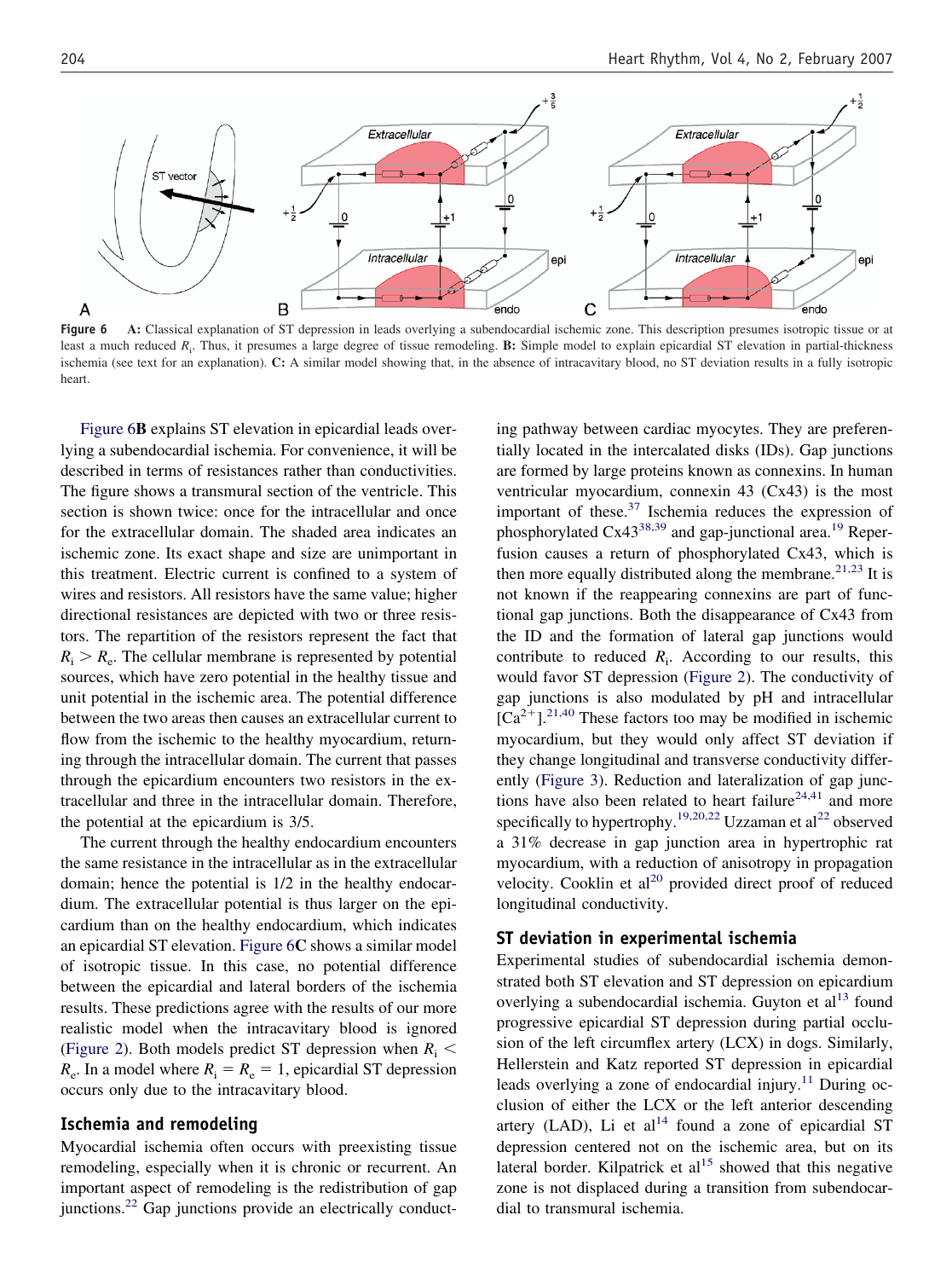## <span id="page-5-0"></span>**Results of this study**

We found that ST depression on epicardium overlying a subendocardial ischemia can occur due to (1) reduced *R*<sup>i</sup> , (2) increased  $R_e$ , and (3) a very large and thin ischemic zone. In other circumstances it leads to ST elevation on the overlying epicardium.[14–16,42](#page-6-0) The finding that under some circumstances an ST depression is obtained in overlying leads may help to explain the results of early experimental studies, which found ST depression on the epicardium overlying a subendocardial ischemic or injured region. $11,13$  A nontransmural ischemic zone large enough to provoke ST depression on the epicardium overlying its center has never been demonstrated in animal models. However, it may relate to the clinical presentation of circumferential subendocardial ischemia, which is characterized by ST depression in overlying precordial leads.<sup>5,6</sup>

The anisotropy in propagation velocity in cardiac tissue is promoted by both intracellular and extracellular anisotropic conductivity. In contrast, ST depression is favored by a decrease in  $R_i$  and by an increase in  $R_e$ . Thus, both factors may contribute to ST depression while cancelling their contributions to anisotropic propagation. Therefore, measurement of propagation velocity alone does not suffice to study the conductivity changes in ischemic or hypertrophic myocardium.

#### **Comparison with other simulation studies**

Several investigators have simulated ischemia, both with isotropic and anisotropic models.[14,16,17,43–46](#page-6-0) Johnston et al<sup>[45](#page-6-0)</sup> have explicitly pointed out the importance of anisotropy in mathematical models of ischemia. MacLachlan et  $al<sup>17</sup>$ have shown differences in transmural ST deviation patterns between isotropic and anisotropic myocardium for a heart embedded in a human torso. Early theoretical work using, by necessity, an isotropic myocardium, predicted ST elevation in transmural ischemia and ST depression in subendocardial ischemia. $^{47}$  $^{47}$  $^{47}$  Li et al<sup>[14](#page-6-0)</sup> used an isotropic myocardium, but mimicked the effect of anisotropy by regional variation of the injury current. This study, as well as all later work using a more realistic anisotropic myocardium, predicted ST elevation even in subendocardial ischemia.<sup>[16](#page-6-0)</sup> Depression was found over the lateral borders of the partial-thickness ischemia, the same location as in full-thickness ischemia.

Apart from the tissue conductivity values, the intracavi-tary blood influences ST deviation<sup>[48](#page-6-0)</sup> [\(Figure 2\)](#page-2-0). Johnston et al<sup>[45](#page-6-0)</sup> predicted ST depression in a model study with a simplified anatomy using anisotropy ratios very close to ours, which may be due to the infinite blood mass used in their study. Recently, Hopenfeld et  $al<sup>48</sup>$  $al<sup>48</sup>$  $al<sup>48</sup>$  have shown ST depression overlying a subendocardial ischemia with 10% transmural extent. We have extended this finding for 30%– 40% transmural extent and have shown that for larger diameters ST depression can be obtained with a larger transmural extent [\(Figure 5\)](#page-3-0). In addition, we have shown how size and extent interact with  $R_i$  [\(Figure 5\)](#page-3-0).

We have used a realistic profile of resting  $V_m$  based on assumptions on the extrusion and diffusion of  $K^{+.28}$  $K^{+.28}$  $K^{+.28}$  Re-

gardless of the validity of these assumptions, the resulting profiles of  $[K^+]$ <sub>o</sub> and  $V_m$  resemble measured profiles<sup>[28,49](#page-6-0)</sup> better than those used in earlier studies.<sup>[14,16,17,45](#page-6-0)</sup>

## **Limitations**

We have shown that all four bidomain conductivities play a role in determining ST deviation. Unfortunately, these val-ues are not accurately known.<sup>[36](#page-6-0)</sup> Measuring anisotropic bidomain conductivity is technically challenging and has only been done in papillary muscles.<sup>[50–52](#page-6-0)</sup> Conductivity changes in ischemia have been measured, but anisotropy was not reported.[53](#page-6-0) For a complete understanding of ST deviation, better estimates of these values are sorely needed.<sup>[15](#page-6-0)</sup>

It is tempting to extrapolate our results to the ECG. This would allow comparison with many clinical and experimental studies. However, the relation between heart and surface potentials is complex. An anisotropic model of the heart coupled to an inhomogeneous torso model is required to predict ST deviation in the ECG.

## **Conclusion**

In healthy myocardium, both transmural and compact subendocardial ischemic zones lead to epicardial ST elevation. Ischemia is likely to occur in tissue that is subject to a remodeling of anisotropic conductivity. We have shown that a reduction of  $R_i$ , an increase in  $R_e$ , or a sufficiently large and thin ischemic zone can explain ST depression in epicardial leads. These findings may help to explain the equivocal results that have been obtained in experimental endocardial ischemia or injury and to better understand the cause and nature of ST segment changes in clinical settings.

### **Acknowledgments**

Several colleagues made important contributions to this paper through their comments and discussions. We would like to thank especially Dr. M. de Chantal, Dr. P. Savard, and Dr. R. Nadeau for reviewing our manuscript.

### **References**

- 1. Antman EM, Braunwald E. ST-elevation myocardial infarction: pathology, pathophysiology, and clinical features. In: Zipes DP, Libby P, Bonow RO, Braunwald E, eds., Heart Disease, 7th ed. Elsevier Saunders, Philadelphia, PA, 2005:chapter 46.
- 2. Savonitto S, Ardissino D, Granger CB, Morando G, Prando MD, Mafrici A, Cavallini C, Melandri G, Thompson TD, Vahanian A, Ohman EM, Califf RM, Van de Werf F, Topol EJ. Prognostic value of the admission electrocardiogram in acute coronary syndromes. JAMA 1999;281:707–713.
- 3. Nyman I, Areskog M, Areskog NH, Swahn E, Wallentin L, the RISC Study Group. Very early risk stratification by electrocardiogram at rest in men with suspected unstable coronary heart disease. J Intern Med 1993;234:293–301.
- 4. Nasmith JB, Pharand C, Dubé B, Matteau S, LeBlanc AR, Nadeau R. Localization of maximal ST segment displacement in various ischemic settings by orthogonal ECG: implications for lead selection and the mechanism of ST shift. Can J Cardiol 2001;17:57–62.
- 5. Nikus KC, Eskola MJ, Niemelä KO, Sclarovsky S. How to use ECG for decision support in the catheterization laboratory; cases with ST-segment depression acute coronary syndrome. J Electrocardiol 2004;37:247–255.
- 6. Cook RW, Edwards JE, Pruitt RD. Electrocardiographic changes in acute subendocardial infarction. I. large subendocardial and large nontransmural infarcts. Circulation 1958;18:603–612.
- 7. Cannon CP, Braunwald E. Unstable angina and non-ST elevation myocardial infarction. In: Zipes DP, Libby P, Bonow RO, Braunwald E, eds., Heart Disease, 7th ed. Elsevier Saunders, Philadelphia, PA, 2005:chapter 49.